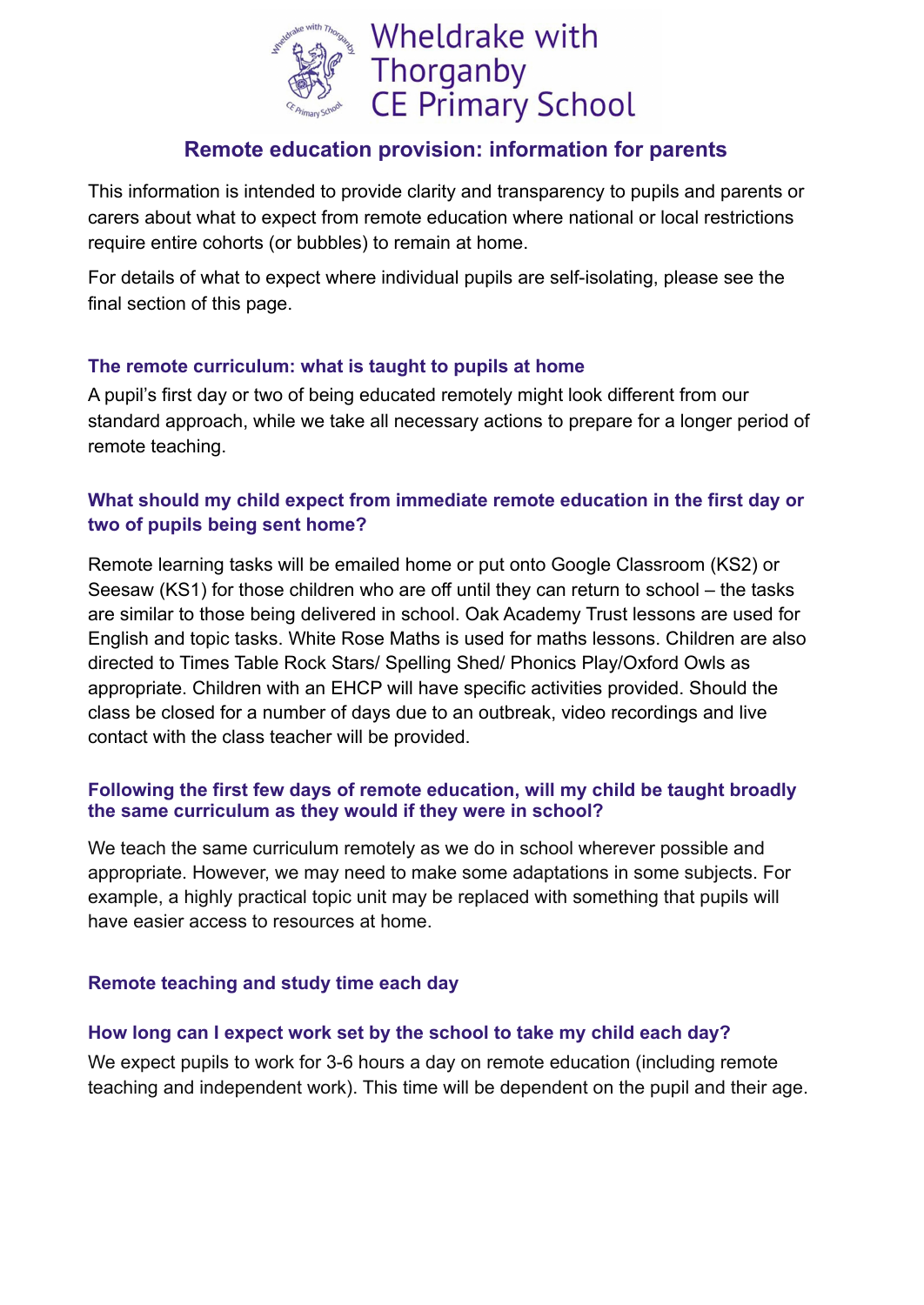### **Accessing remote education**

## **How will my child access any online remote education you are providing?**

Remote learning tasks will be emailed home or put onto Google Classroom (KS2) or Seesaw (KS1). Any websites or resources will be directly linked via these two platforms.

## **If my child does not have digital or online access at home, how will you support them to access remote education?**

We recognise that some pupils may not have suitable online access at home. We take the following approaches to support those pupils to access remote education.

Any pupil without the hardware to access remote learning, will be able to borrow a Chromebook or iPad from school. There will be a document for parents to sign and collection or drop off arranged at the pupil's address.

Any pupil without access to the internet will be able to use a Vodafone SIM card to provide internet access. These were allocated to our school and are available for collection or drop off arranged at the pupil's address.

All pupils will be provided with exercise books to complete their paper based work in. Families should contact school should they require new books.

If you require any of the remote learning information in paper form, please contact the school and we can arrange collection of drop off at the pupil's address.

## **How will my child be taught remotely?**

We use a combination of the following approaches to teach pupils remotely should a class bubble be closed, due to an outbreak:

**KS2** – The class teacher will provide core lessons (English, maths, RE, science) remotely through Google Classroom; using videos, direct teaching clips<sup>1</sup> to teach methods, demonstrating and setting tasks, and will also give direct feedback to the children so they can continue to follow the curriculum as per the class medium term plans. The other subjects will be highlighted on the weekly overview sheet.

**KS1** - The class teacher will provide core lessons (English, maths, RE, science) remotely through Seesaw; using videos, direct teaching clips to teach methods, demonstrating and setting tasks, and will also give direct feedback to the children so they can continue to follow the curriculum as per the class medium term plans. The other subjects will be highlighted on the weekly overview sheet. Seesaw will also be used by parents to submit the children's learning as they do now.

**Reception –** The class teacher will provide learning remotely through Seesaw. This may be sharing stories using videos, demonstrating and setting tasks and also uploading the feedback to each child. Other play based activities will be suggested to support children's day. Seesaw will also be used by parents to submit the children's learning as they do now.

 $1$  Pre recorded eg Fishbole, Flipgrids, uploaded videos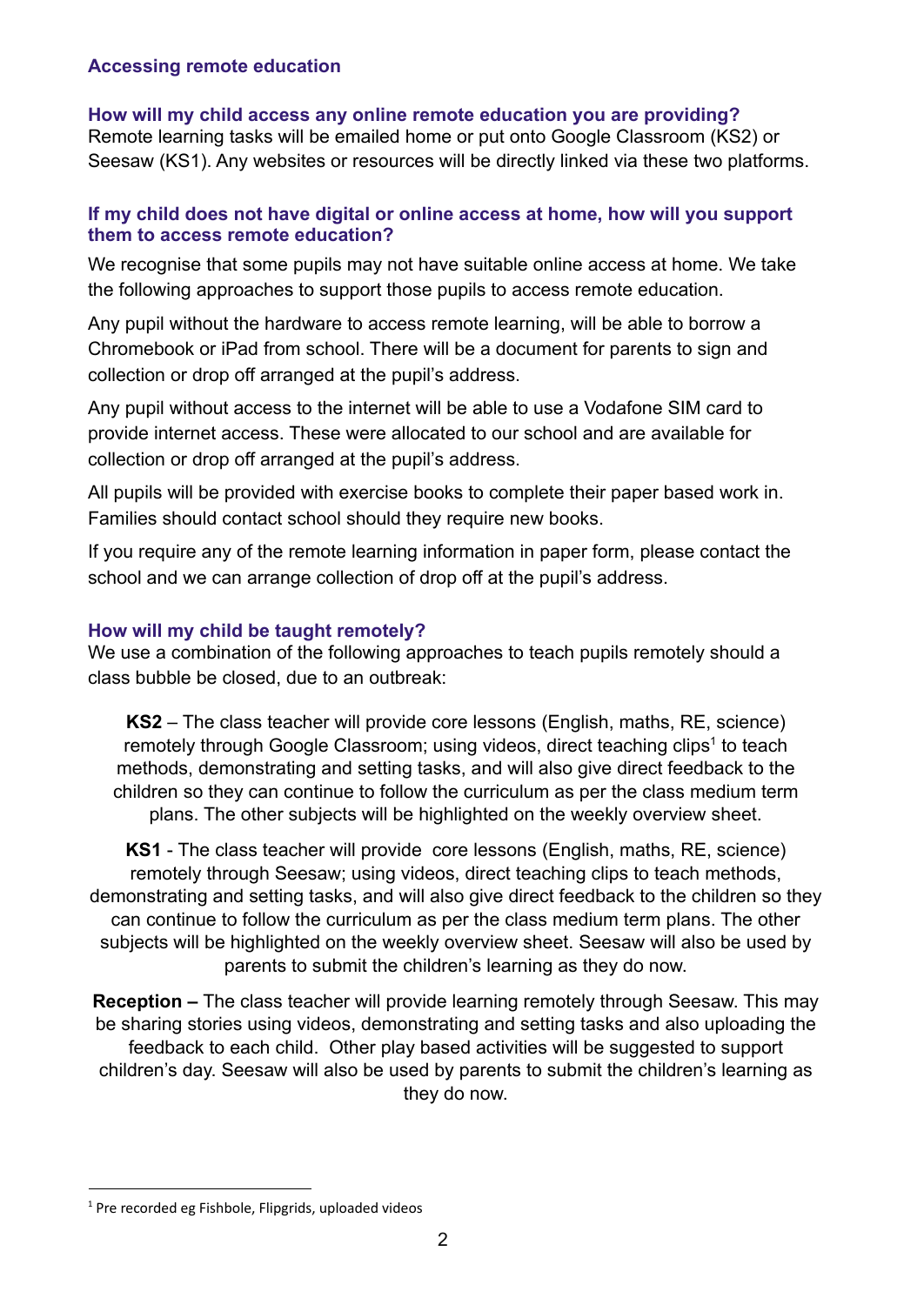#### **Engagement and feedback**

### **What are your expectations for my child's engagement and the support that we as parents and carers should provide at home?**

We expect pupils to check in with their class teacher on a daily basis, using their learning platform. We are aware that many parents will be working from home whilst supporting their child with home learning but we are expecting maths and English work to be completed daily and submitted. Parents/pupils should communicate with their class teacher.

#### **How will you check whether my child is engaging with their work and how will I be informed if there are concerns?**

Class teachers will be checking the learning platforms regularly during the day and will be available for support, via comments and messages on children's work. Class teachers will track the work submitted and check in with pupils that are not completing work regularly. Phone calls home will be made regularly and in instances where there are concerns. Parents/pupils should communicate with their class teacher.

#### **How will you assess my child's work and progress?**

Feedback can take many forms and may not always mean extensive written comments for individual children. For example, whole-class feedback or quizzes marked automatically via digital platforms are also valid and effective methods, amongst many others. Our approach to feeding back on pupil work is as follows:

- Comments, voice messages, likes and virtual stickers on Seesaw
- Comments, feedback to pupils and classroom stream comments on Google Classroom

## **Additional support for pupils with particular needs**

### **How will you work with me to help my child who needs additional support from adults at home to access remote education?**

We recognise that some pupils, for example some pupils with special educational needs and disabilities (SEND), may not be able to access remote education without support from adults at home. We acknowledge the difficulties this may place on families, and we will work with parents and carers to support those pupils in the following ways:

- Individualised remote learning curriculum
- Communications with parents from a pupil's 1:1 TA and class teacher.
- Seesaw learning platform for pupils in Reception and Year 1.

### **Remote education for self-isolating pupils**

Where individual pupils need to self-isolate but the majority of their peer group remains in school, how remote education is provided will likely differ from the approach for whole groups. This is due to the challenges of teaching pupils both at home and in school.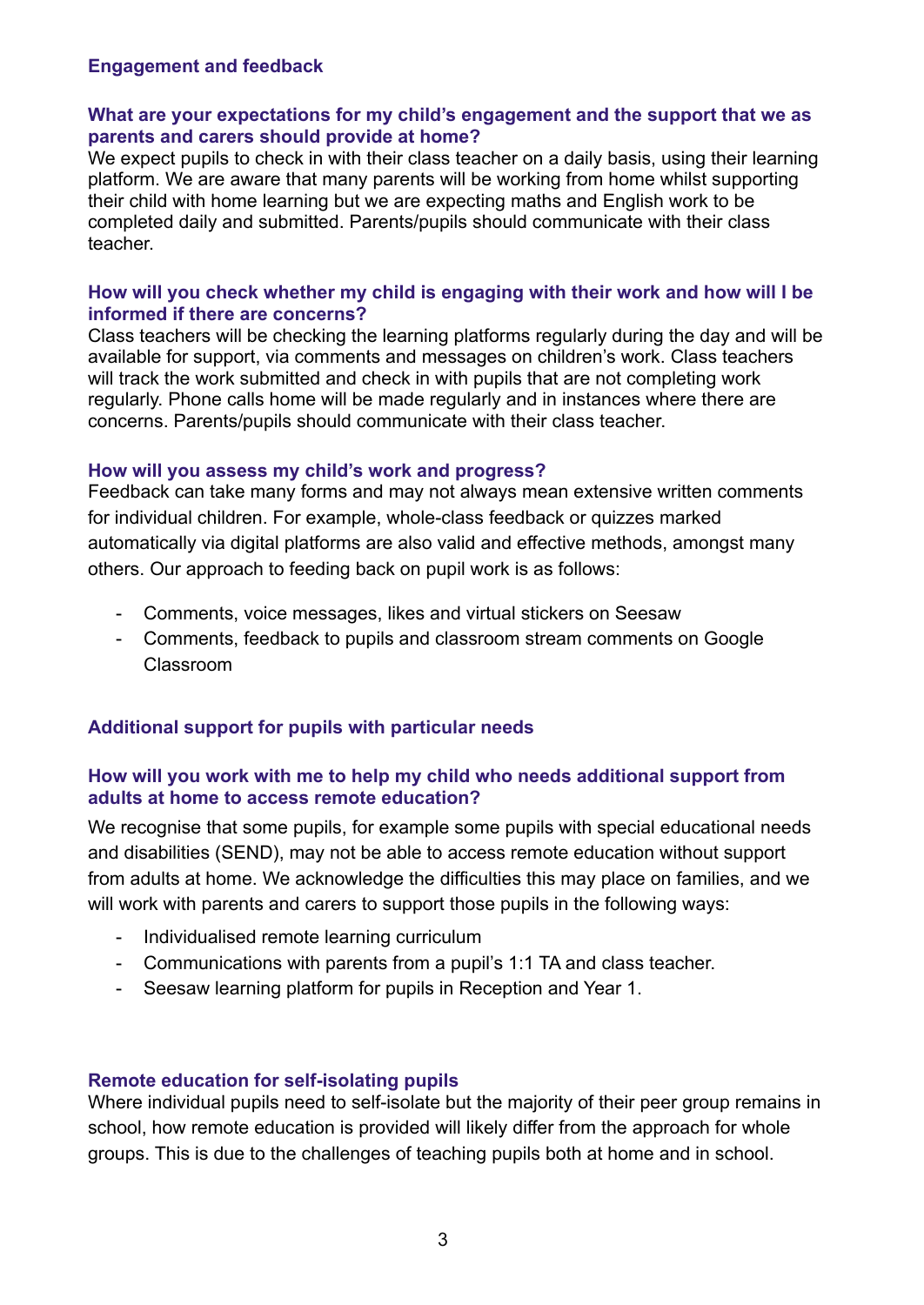**If my child is not in school because they are self-isolating, how will their remote education differ from the approaches described above?**

## **SCENARIO ONE**

A child is ill- no work undertaken until well enough.

## **SCENARIO TWO**

An individual or group of children in the class are self isolating or waiting for test results.

The teacher teaches as normal in school and some tasks are emailed home or put on Google Classroom (KS2) or Seesaw (KS1) for those children who are off until they can return to school – the tasks are similar to those being delivered in school. Oak Academy Trust lessons are used for English and topic tasks. White Rose Maths is used for maths lessons. Children are also directed to Times Table Rock Stars/ Spelling Shed/ Phonics Play/Oxford Owls as appropriate. Children with an EHCP will have specific activities provided.

## **SCENARIO THREE**

A teacher is self isolating at home but is well and therefore the class can operate in school under the supervision of a supply teacher/internal cover

The class teacher will plan the lessons and save on Google Drive. The supply teacher will follow the teacher's plans and feedback to the class teacher.

## **SCENARIO FOUR**

5 cases of pupils in one clas or 10% of the school community who have mixed closely within 10 days, requires a possible class closure lead by Public Health England - where the teacher is fit and well

**KS2** – The class teacher will provide core lessons (English, maths, RE, science) remotely through Google Classroom; using videos, direct teaching clips<sup>2</sup> to teach methods, demonstrating and setting tasks, and will also give direct feedback to the children so they can continue to follow the curriculum as per the class medium term plans. The other subjects will be highlighted on the weekly overview sheet.

**KS1** - The class teacher will provide core lessons (English, maths, RE, science) remotely through Seesaw; using videos, direct teaching clips to teach methods, demonstrating and setting tasks, and will also give direct feedback to the children so they can continue to follow the curriculum as per the class medium term plans. The other subjects will be highlighted on the weekly overview sheet. Seesaw will also be used by parents to submit the children's learning as they do now.

**Reception –** The class teacher will provide learning remotely through Seesaw. This may be sharing stories using videos, demonstrating and setting tasks and also uploading the feedback to each child. Other play based activities will be suggested to support children's day. Seesaw will also be used by parents to submit the children's learning as they do now.

# **SCENARIO FIVE – CLASS TEACHER IS UNWELL**

<sup>2</sup> Pre recorded eg Fishbole, Flipgrids, uploaded videos